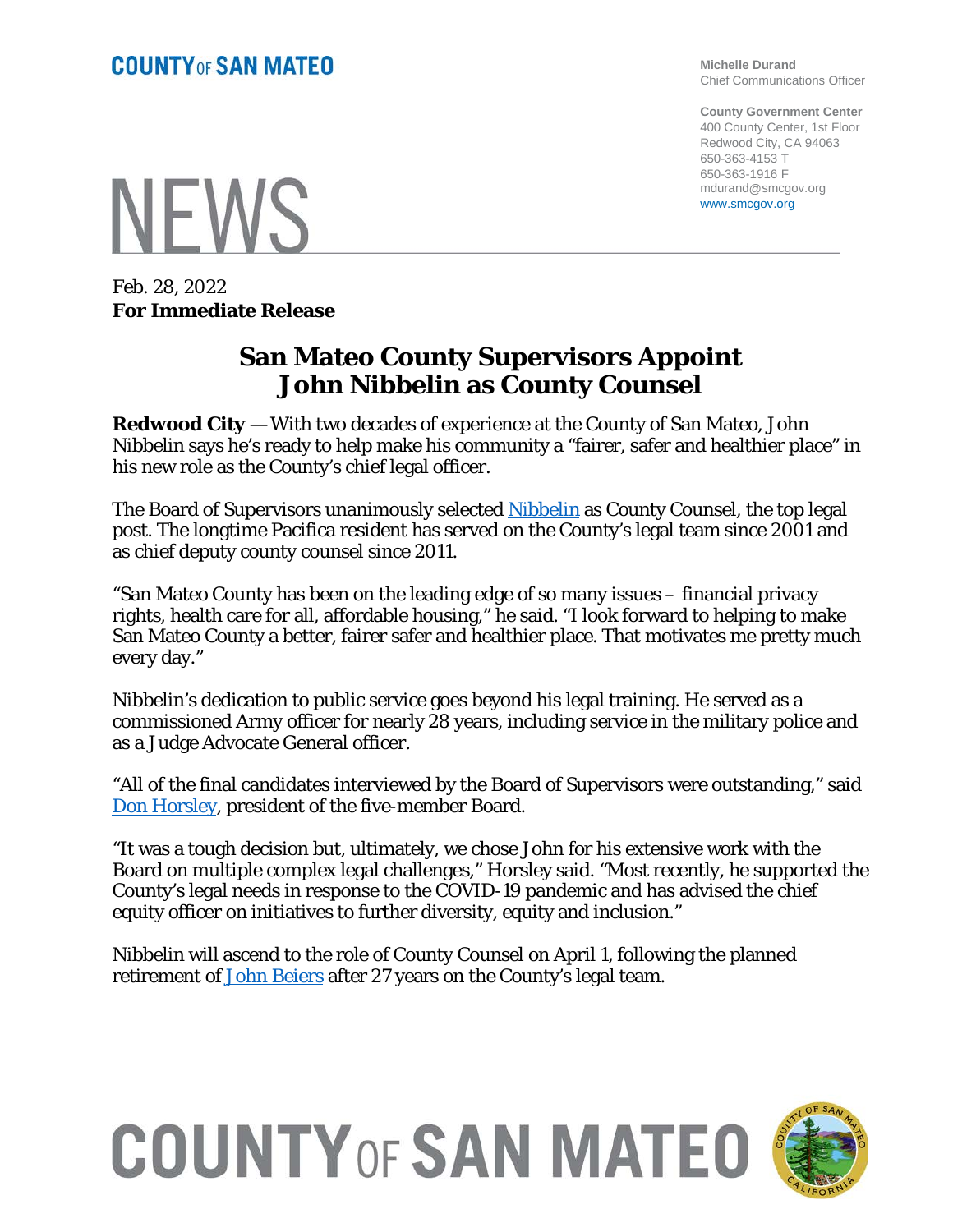"John is a rare legal talent, a top-notch person, with natural leadership skills," Beiers said. "The Board made a wonderful decision, and the people of San Mateo County are fortunate to have him in charge of the County Counsel's office."

As [County Counsel,](https://countycounsel.smcgov.org/) Nibbelin will oversee a budget of approximately \$23 million and a staff of 49 employees, which includes thirty-two attorneys, as well as administrative and support staff.

The County Counsel's Office provides leadership on legal issues for the Board of Supervisors as well as each of the County's 20 [departments,](https://www.smcgov.org/departments) including County Health, the Human Services Agency, Sheriff's Office, Parks, Public Works and others.

The County Counsel's Office also provides legal representation for all 24 local public school districts in the County.

Nibbelin has lived in Pacifica since 2003 and serves on the city's Planning Commission. He is also active in a number of community groups and organizations, including Kairos Prison Ministries at San Quentin State Prison and the Pacifica Resource Center.

A father of two boys and a girl, Nibbelin also enjoys running, volunteering in the community, and spending time with his family. He is proficient in written and spoken Spanish.

He comes from a family with a long history of public service. His father was an Army chaplain, and "I grew up on military bases and it seemed natural for me to go into the service," he said.

Between his junior and senior years of high school he enlisted in the Army Reserves and attended basic training and he was commissioned as an officer and served on active duty after graduating from college. While working as a military police platoon leader, he became intrigued with going into the legal field, after interacting with Judge Advocate officers.

Nibbelin received a bachelor's degree in Latin American Studies from UC Berkeley, where he also participated in the Army Reserve Officers' Training Corps and worked as a Community Services Officer with the University of California Police Department. He later earned a law degree from the U.C. Berkeley School of Law.

The County conducted an extensive, nationwide and open recruitment to fill the position. Key priorities listed in the recruitment included economic recovery; advancing equity; responding to changes in state and federal policy; and addressing affordable housing, climate change and major community needs.

As he retires after nearly three decades of service with the County, Beiers said, "I am most proud of the legal team we have built, and the extraordinary work that comes out of the

## **COUNTY OF SAN MATEO**